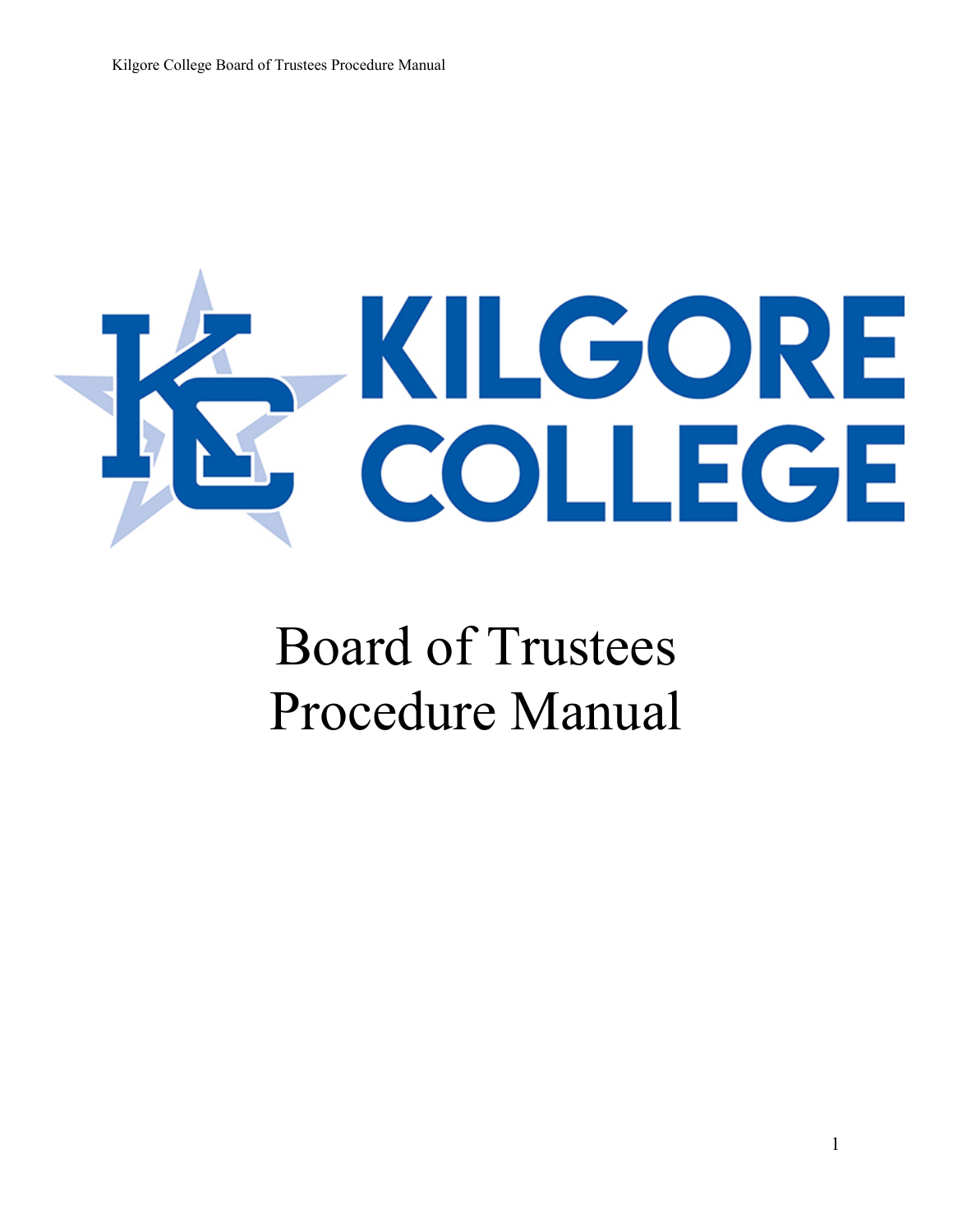# **TABLE OF CONTENTS**

| 1.1 Oath of Office                                |
|---------------------------------------------------|
| 1.2 Trustee Roles and Responsibilities            |
| 1.1.1 Act as a Unit                               |
| 1.1.2 Commitments                                 |
| 1.3.1 Institutional Mission                       |
| 1.3.2 Fiscal Stability of the Institution         |
| 1.3.3 Institutional Policy                        |
|                                                   |
| 1.4.1 Texas Open Government Laws                  |
| 1.4.2 Public Funds Investment Act Training        |
| 1.4.3 Best Practices                              |
|                                                   |
|                                                   |
|                                                   |
| 2.1 Board Eligibility                             |
| 2.2 Board Vacancies                               |
|                                                   |
| 2.3.1 Board President                             |
| 2.3.2 Board Vice-President                        |
| 2.3.3 Board Secretary<br>2.4 Election of Officers |
|                                                   |
| 2.6 Board Committees                              |
| 2.6.1 Executive Committee                         |
|                                                   |
| 2.6.3 Policy & Personnel Committee                |
| 2.6.4 Property & Facilities Committee             |
| 2.6.5 Student Success Committee                   |
|                                                   |
|                                                   |
| 3.1 Regular Meeting Structure                     |
| 3.2 Notice of Regular Meetings                    |
|                                                   |
| 3.4 Notice of Special Meetings                    |
| 3.5 Emergency Meetings                            |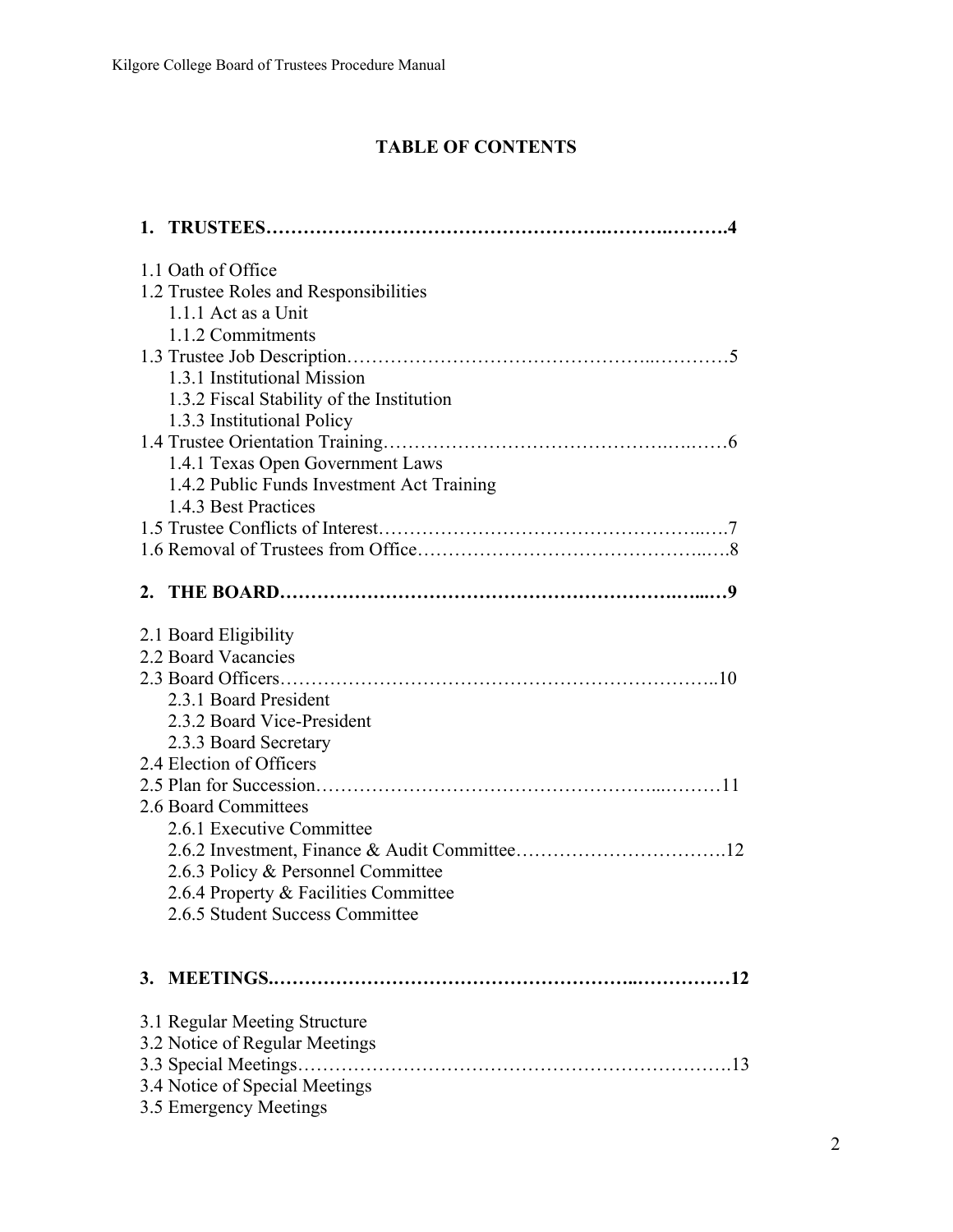| 3.6 Notice of Emergency Meetings                                           |
|----------------------------------------------------------------------------|
|                                                                            |
| 3.8 Participation Other Than in Person                                     |
| 3.9 Agenda                                                                 |
| 3.10 Placing an Item on the Agenda                                         |
|                                                                            |
| 3.12 Citizens Comments                                                     |
| 3.13 Board Dinner                                                          |
|                                                                            |
|                                                                            |
| 4.1 Board Website                                                          |
| 4.2 College ID/Parking Permits                                             |
| 4.3 Mileage                                                                |
| 4.4 Travel                                                                 |
| 4.5 Invitations to College Events                                          |
| 4.6 College Commencement Participation                                     |
| 4.7 Media, Including the Use of Social Media, Recommendations for Trustees |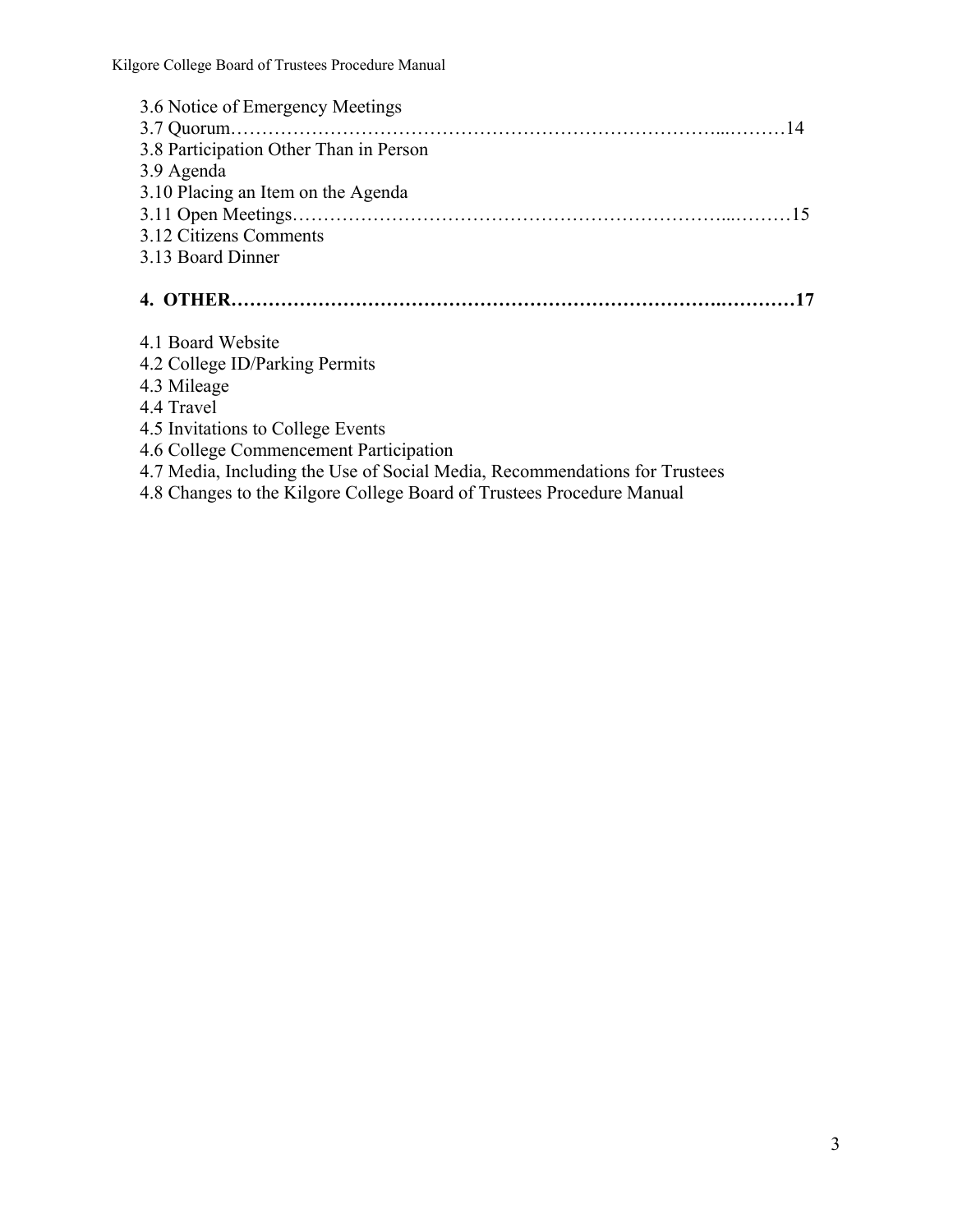# **1. TRUSTEES:**

# **1.1 Oath of Office**

*IN THE NAME AND BY THE AUTHORITY OF THE STATE OF TEXAS, I, \_\_\_\_\_\_\_\_\_\_\_\_\_, do solemnly swear (or affirm), that I will faithfully execute the duties of the office of Kilgore College Trustee of the State of Texas, and will to the best of my ability preserve, protect, and defend the Constitution and laws of the United States and of this State, so help me God.*

# **1.2 Trustee Roles and Responsibilities**

Trustees are responsible for ensuring that the college is an integral part of the communities that it serves. They are tasked with recognizing the ever-changing educational needs of the residents from those communities. They are accountable to the residents of those communities for the performance and welfare of the institution that they govern. The Board of Trustees exists to represent the general public and advocate for quality educational programming for students. Trustees discuss multiple viewpoints and issues in public, and have strategies to include the public in the policy-making process.

Effective Trustees and Boards:

- Focus on student success
- Know community needs and trends
- Seek out and consider multiple perspectives when making policy decisions
- Debate and discuss issues in public
- Serve the public good

Collectively, Trustees form a Board of Trustees. As stewards of the institution, the Board of Trustees advance the mission of the college through policy. Individual Trustees have specific responsibilities to contribute to the effective function of the Board of Trustees as a whole. Trustees are visionary and thoughtful leaders. They understand the college culture and programs, and support the college's pursuit of its mission. Trustees act with integrity and respect, and use their influence appropriately. They avoid situations where there are actual or perceived conflicts of interest. Wise Trustees work together as a team to guide their college to excellence and success.

#### **1.1.1 Act as a Unit**

The Board is a corporate body. It governs as a unit with one voice. This principle means that individual Trustees have authority only when they are acting as a Board. They have no power to act on their own or to direct college employees or operations. The power of governance is expressed through one voice. As individuals, Trustees make no commitments of behalf of the Board to constituents, nor do they criticize or work against Board decisions.

In order for Boards to be cohesive and well-functioning units, Trustees must work together as a team toward common goals. Boards have structures and rules for operating that ensure they conduct their business effectively and efficiently, that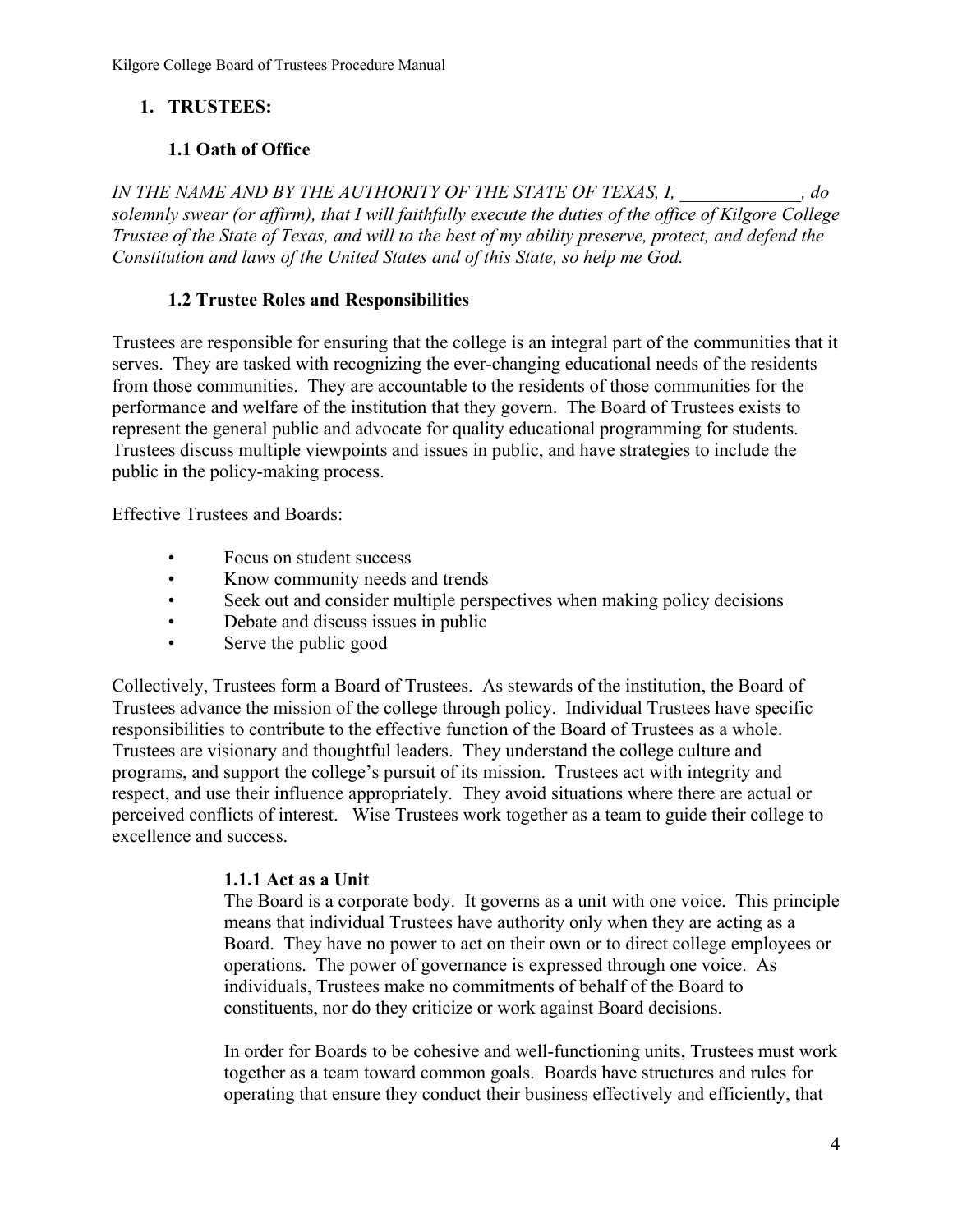Board agendas are clear and informative and Board meetings are run in an appropriate manner.

#### **1.1.2 Commitments**

All members of the Board should regularly attend Board meetings and make a serious commitment to actively participate in the deliberations of the Board. All Board members have a responsibility to stay informed about matters that come before the Board; they must prepare themselves for meetings and review and comment on minutes and reports.

Board members should be willing to volunteer for and accept assignments made to them by the Board President and they should strive to complete those assignments completely and on time. Board members should be willing to serve on a committee and to stay informed about the committee matters. Members should strive to know all members of the Board and build a working relationship that leads to a collegial working environment. Members should participate actively in the evaluations of the President, and the Board, and in Board retreats. The Board may also be asked to participate in fundraising and in college events.

#### **1.3 Trustee Job Description**

The Governing Board of the institution is responsible for the selection and the periodic evaluation of the chief executive officer. The Board will exercise its control of the college through the President. The President will perform such duties and functions as may be assigned to him/her by the Board of Trustees and will have full authority and responsibility for the administration, management, operation, and development of the college under policies, rules, and regulations adopted by the Board of Trustees and within budgets approved by the Board of Trustees. The President will serve at the pleasure of the Board of Trustees according to the terms of his/her contract of employment with the Board of Trustees.

Trustees, as the governing body of the institution, have the legal authority and responsibility over the key areas of: Institutional Mission, Fiscal Stability of the Institution, and Institutional Policy.

#### **1.3.1 Institutional Mission**

The Board is responsible for the annual review and approval of the Kilgore College Mission Statement. Staff present the document to the Board, with any suggested revisions, and the Board reviews the Mission and approves any changes deemed warranted. This responsibility involves a concentration on the "big picture" and a focus on the future educational needs of the constituents served by the institution.

This responsibility challenges the Board to think strategically and reflects the important role that the Board plays in the development, implementation, and evaluation of the institution's Strategic Plan. The institution's mission statement guides the strategic direction of the college in accordance with the unique needs of the communities and constituents served by the institution. Progress on the outcomes associated with the Strategic Plan are formally reviewed on an annual basis and are a component of the President's Evaluation.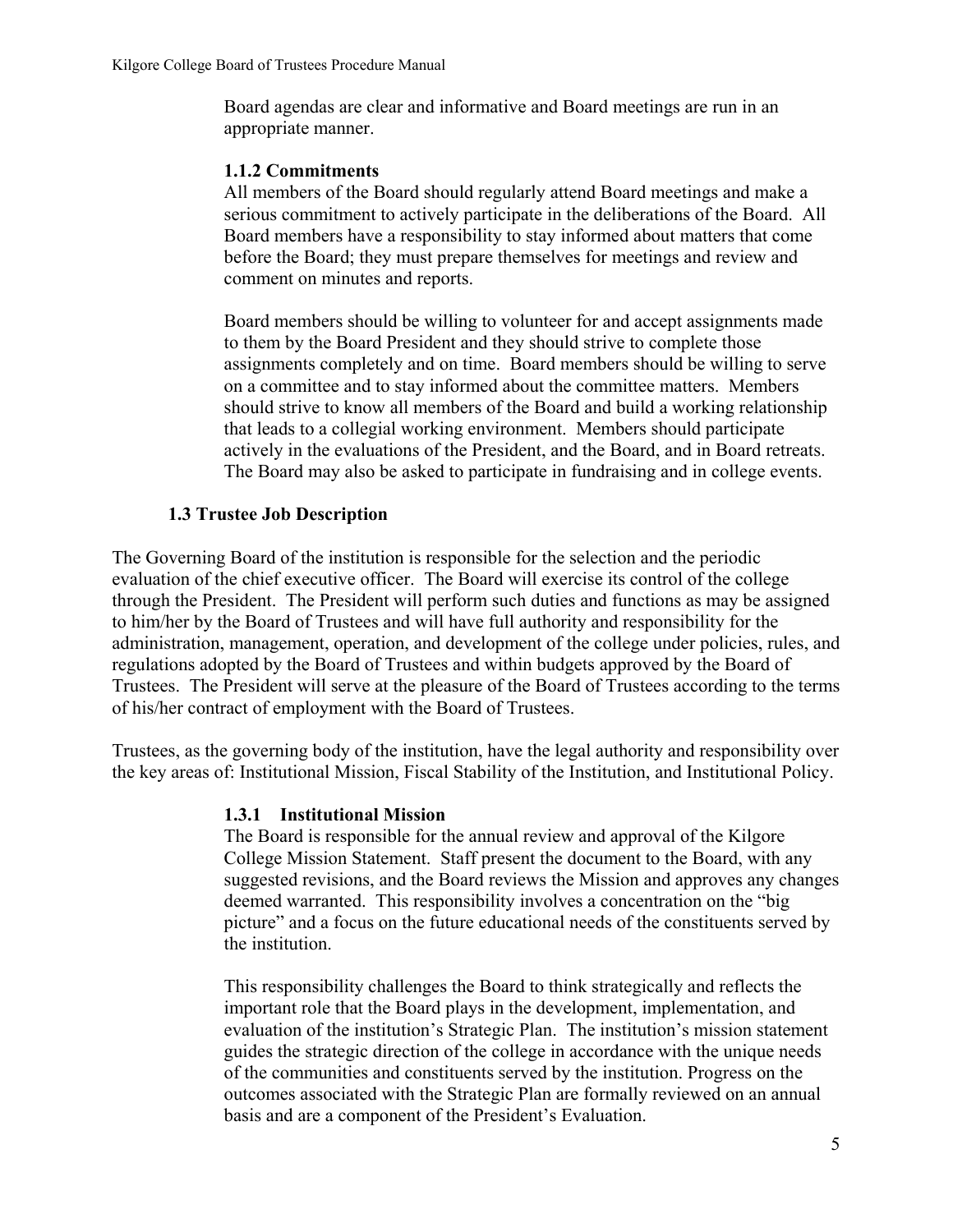#### **1.3.2 Fiscal Stability of the Institution**

The Board is responsible for the review and approval of the Kilgore College Budget. Initially, staff present a draft budget document to the Investment, Finance, and Audit Committee for feedback. Suggested revisions are incorporated and the draft budget is then delivered to the entire Board during a budget workshop. Revisions from the workshop are incorporated and the document is then brought before the Board at its regularly called meeting in August of each fiscal year for official approval. The Board further exercises its responsibility for the fiscal stability of the institution as, after the budget is approved and in support of the budget, it sets the annual tax rate for its taxing district at its September meeting.

#### **1.3.3 Institutional Policy**

The Board of Trustees collectively formulates and establishes policy and designates policy administration to the President and college staff. In addition, the President and college staff may propose new or revised policy to the Board of Trustees for consideration.

#### **1.4 Trustee Orientation Training**

Each member of a governing Board will attend training as required by state law. All training certificates must be maintained by both the Trustee and in the KC President's Office, and should be available for public inspection upon request.

Additionally, in order to further acquaint new Trustees with the Institution, the President's Office provides a comprehensive orientation and campus tour.

During the first year of service as a Trustee, regardless of being elected or appointed, all Board members must attend a training program that focuses on the official role and duties of the members of governing boards and provides training in the areas of budgeting, policy development, and governance. Attendance at the day-long session, offered annually in the fall as part of the THECB annual Higher Education Leadership Conference, satisfies this legal requirement. Videos from the conference are also available online approximately one month after the Leadership Conference for those who are unable to attend the conference in person. Satisfactory completion of an assessment test (70%) subsequent to watching the videos satisfies this legal requirement. *(Texas Education Code, Section 61.084)*

#### **1.4.1 Texas Open Government Laws**

The Texas Open Meetings Act *(Government Code 551.005)* and the Public Information Act *(Government Code 552.012)* impose mandatory open government educational requirements on elected and appointed officials. Trustees have 90 days to complete Open Government training required by state law.

The Office of the Attorney General offers free online training courses to ensure that all government officials have a good command of both open records and open meetings laws. Upon completion of the online training, members will receive a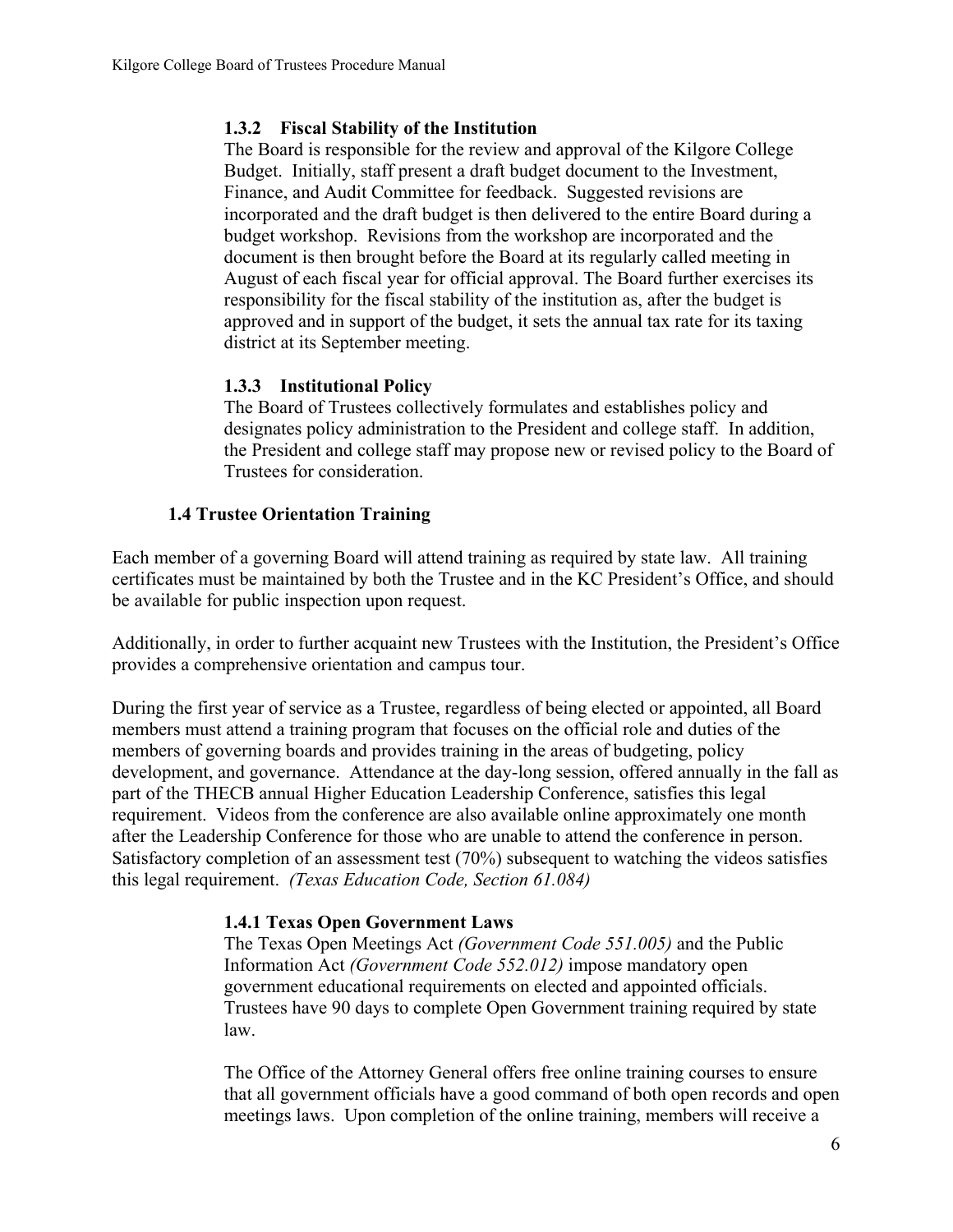code to access a Certificate of Completion. After printing the certificate, Trustees will submit it to the Assistant to the President. [https://www.texasattorneygeneral.gov/media/videos/play.php?image=2005openre](https://www.texasattorneygeneral.gov/media/videos/play.php?image=2005openrecords&id=150) [cords&id=150](https://www.texasattorneygeneral.gov/media/videos/play.php?image=2005openrecords&id=150) [https://www.oag.state.tx.us/media/videos/play.php?image=2005openmeetings&id](https://www.oag.state.tx.us/media/videos/play.php?image=2005openmeetings&id=149)  $=149$ 

#### **1.4.2 Public Funds Investment Act Training**

Elected and appointed Trustees must attend at least one training session relating to his/her responsibilities within six months of taking office.

Training under this section must include education in investment controls, security risks, strategy risks, market risks, and diversification of investment portfolio. Training may be satisfied by viewing the Public Funds Investment Act DVD (provided by the college President's Office). Trustees must sign the "Protecting Public Funds: Your Responsibilities under the Public Funds Investment Act" acknowledgement form and submit it to the Assistant to the President. *(Government Code 2256.007)*

#### **1.4.3 Best Practices**

New Trustees are required to attend sessions for best practices in campus financial management, financial ratio analysis, and case studies using financial indicators. These sessions provided by the Texas Higher Education Coordinating Board satisfy the training requirement for newly appointed and elected Trustees. *(Education Code 61.084)*

#### **1.5 Trustee Conflicts of Interest**

Elected and appointed Trustees will complete a "Local Government Officer Conflicts Disclosure Statement" kept on file in the college President's office. This form will be used to disclose areas of possible conflict of interest where the Trustee must abstain from participation. This form will be updated annually in June, is available for public inspection upon request, and will also be posted on the Board website. *(Local Government Code 171)*

Kilgore College Trustees will not accept or solicit any gift, favor, service or benefit that the Trustee should reasonably know is offered with the intent to influence their decisions or actions. Likewise, the Trustee will not solicit, accept, or agree to accept any unauthorized gifts, services, or other benefits from having exercised the powers and responsibilities of their official positions. Strict adherence to these tenets protects and preserves Kilgore College's independence from outside pressure.

Trustees of Kilgore College will not accept gifts, either in-kind or of money, or excessive entertainment, from a vendor.

> a. Gifts include any items not obviously of an advertising nature. Gifts of an advertising nature are those with the name of the firm affixed which have an estimated value of \$50.00 or less. *(Texas Penal Code 36.10.a.6)*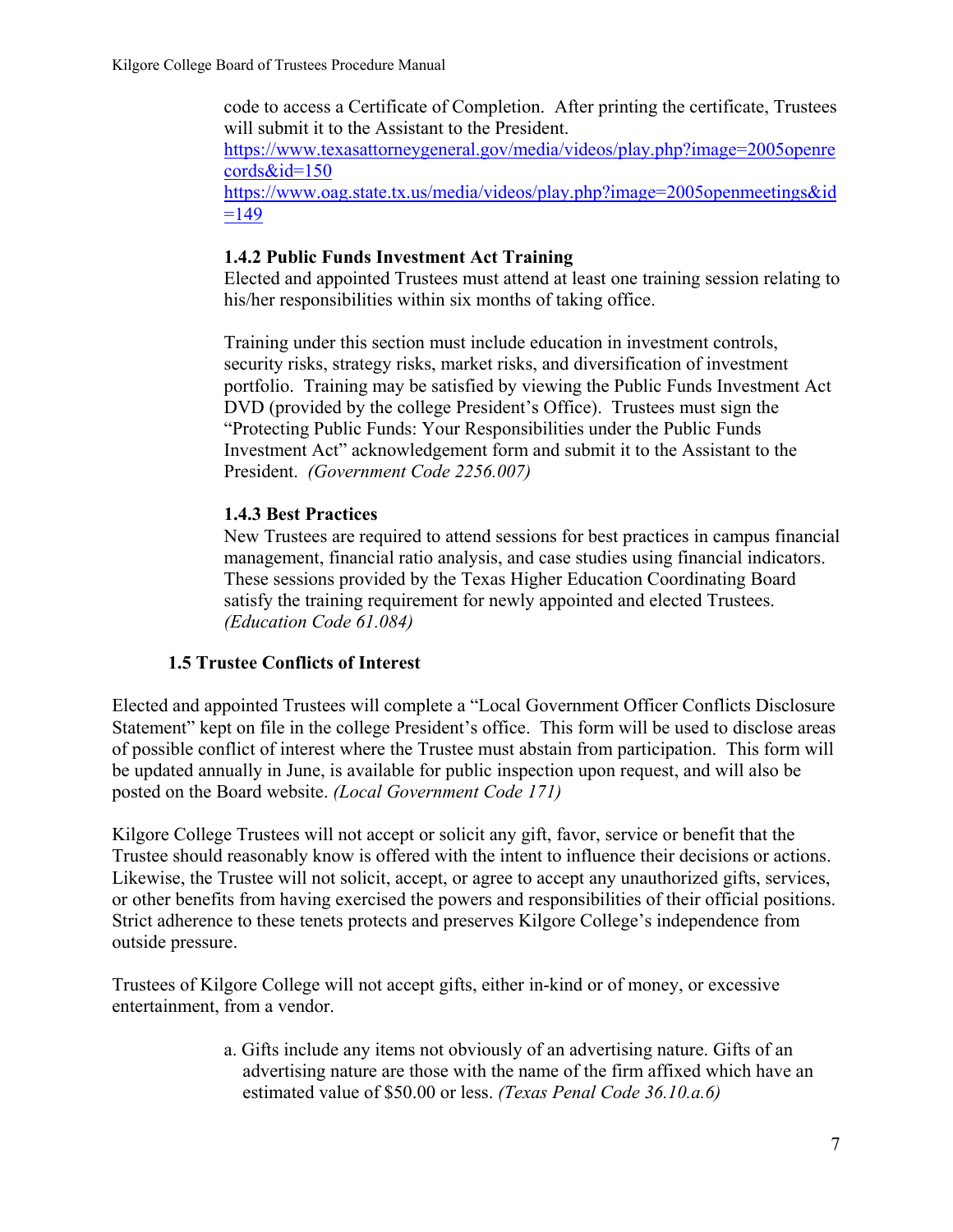Kilgore College Board of Trustees Procedure Manual

b. Excessive entertainment will include, but not be restricted to, transportation beyond district boundaries, and overnight accommodations.

The Trustee will not solicit an employee for favors, services or other benefits as those will constitute a conflict of interest between the Trustee and the employee.

> a. A Trustee must be very careful in any business dealings (outside of college business) with either the college President, college administration, or their immediate family members so that any conflict of interest or perceived conflict of interest is avoided.

A Trustee who believes he or she has or may have a conflict of interest will file the updated conflicts disclosure statement with the Assistant to the President not later than 5 p.m. on the seventh business day after the date on which the Trustee becomes aware of the facts that require the filing of the statement. *(Local Government Code 176.003 (a))* That Trustee will also notify the Executive Committee of the Board and will recuse himself/herself from any discussion, deliberation, and vote related to this conflict.

In addition to complying with these statutes and guidelines, Trustees will attempt to avoid even the appearance of impropriety during their service on the Board.

#### **1.6 Removal of Trustees from Office**

Board members may be removed from office for:

- Attendance: It is a ground for removal of a member of the Board of Trustees of a junior college district that the member is absent from more than half of the regularly scheduled Board meetings that the member is eligible to attend during a calendar year, not counting an absence for which the member is excused by a majority vote of the Board.
- Incompetence: which means:
	- o Gross ignorance of official duties.
	- o Gross carelessness in the official discharge of those duties.
	- o Unfitness or inability to promptly and properly discharge official duties because of a serious physical or mental defect that did not exist at the time of election.
- Official misconduct: Intentional or unlawful behavior relating to official duties as a Trustee entrusted with the administration of justice or execution of the law.
- Conviction by a legal court-of-law for public intoxication or DWI/DUI.
- Conviction of a Trustee by a jury for any felony or for misdemeanor official misconduct.

Actions for the removal of Board members must be brought before the judge of the district court holding jurisdiction, except that any court convicting a Trustee of a felony or official misconduct will order immediate removal. *(Local Government Code 87.011, 87.012, 87.013, 87.031; Education Code 44.032 (e))*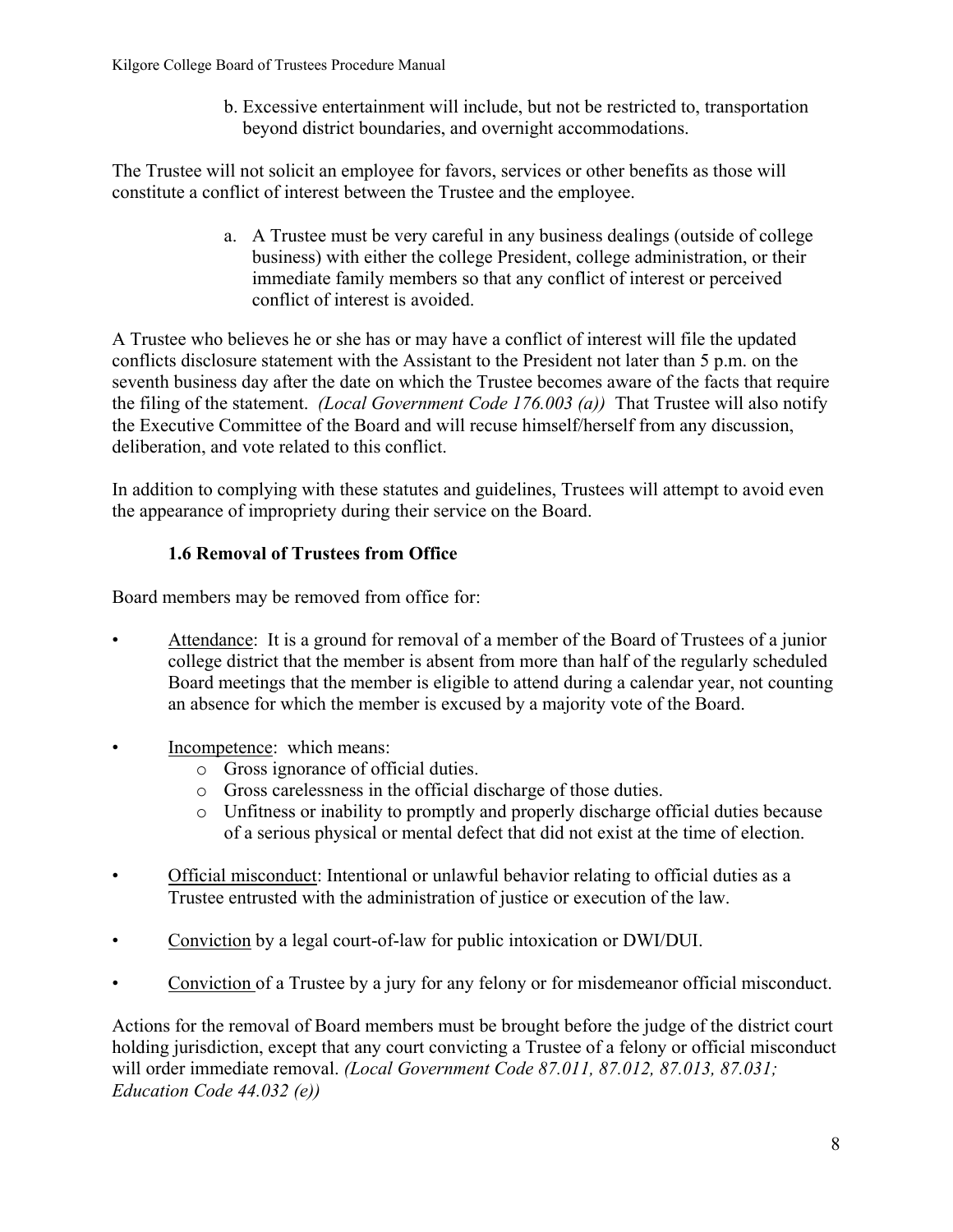# **2. THE BOARD**

# **2.1 Board Eligibility**

To be eligible to be a candidate for, or elected or appointed to, the office of Kilgore College Trustee, a person must:

- Be a qualified (registered) voter in the voting unit to be represented.
- Reside in the voting unit to be represented.
- Take the official oath of office.
- Serve without compensation.

*(Education Code 130.082 (d))*

A Trustee vacates the office if he or she ceases to reside in the Trustee district he or she represents. *(Education Code 130.0822 (h))*

#### **2.2 Board Vacancies**

Any vacancy occurring on the Board through death, resignation, or otherwise, will be filled by a special election ordered by the Board or by appointment by resolution or order of the Board. A person appointed to fill a vacancy in a Trustee district must be a resident of that Trustee district. *(Education Code 130.082 (d))*

If a Board seat becomes vacant during its prescribed term, the Board will usually appoint someone to the position. An appointment to the Board may be made with the intent to ensure that the Board is representative of the constituency served by the Board.

The procedure is:

- The Board President will appoint an ad-hoc Nominating Committee.
- The Nominating Committee will advertise for the open position. Any qualified applicant from the correct voting unit can be nominated and apply for the position.
- The Nominating Committee will review the list of applicants. They can request resumes, references, etc. They will interview applicants and may go through any steps they deem appropriate. When they have one preferred nominee they will present that person to the Board for discussion and a vote.
- An appointed Trustee will only serve until the next regular election. The Trustee must run for the remainder of the term for that seat in a Special Election held at the same time as the next regularly scheduled election.

NOTE: Before voting on a budgetary or personnel matter, each Trustee who holds an appointed position must complete the intensive short orientation course that includes best practices and transparency in trusteeship and governance. The THECB offers a free online Intensive Short Orientation Course. Satisfactory completion of an assessment test (70%) subsequent to completing the course satisfies this legal requirement. *(Texas Education Code, Section 61.0841)*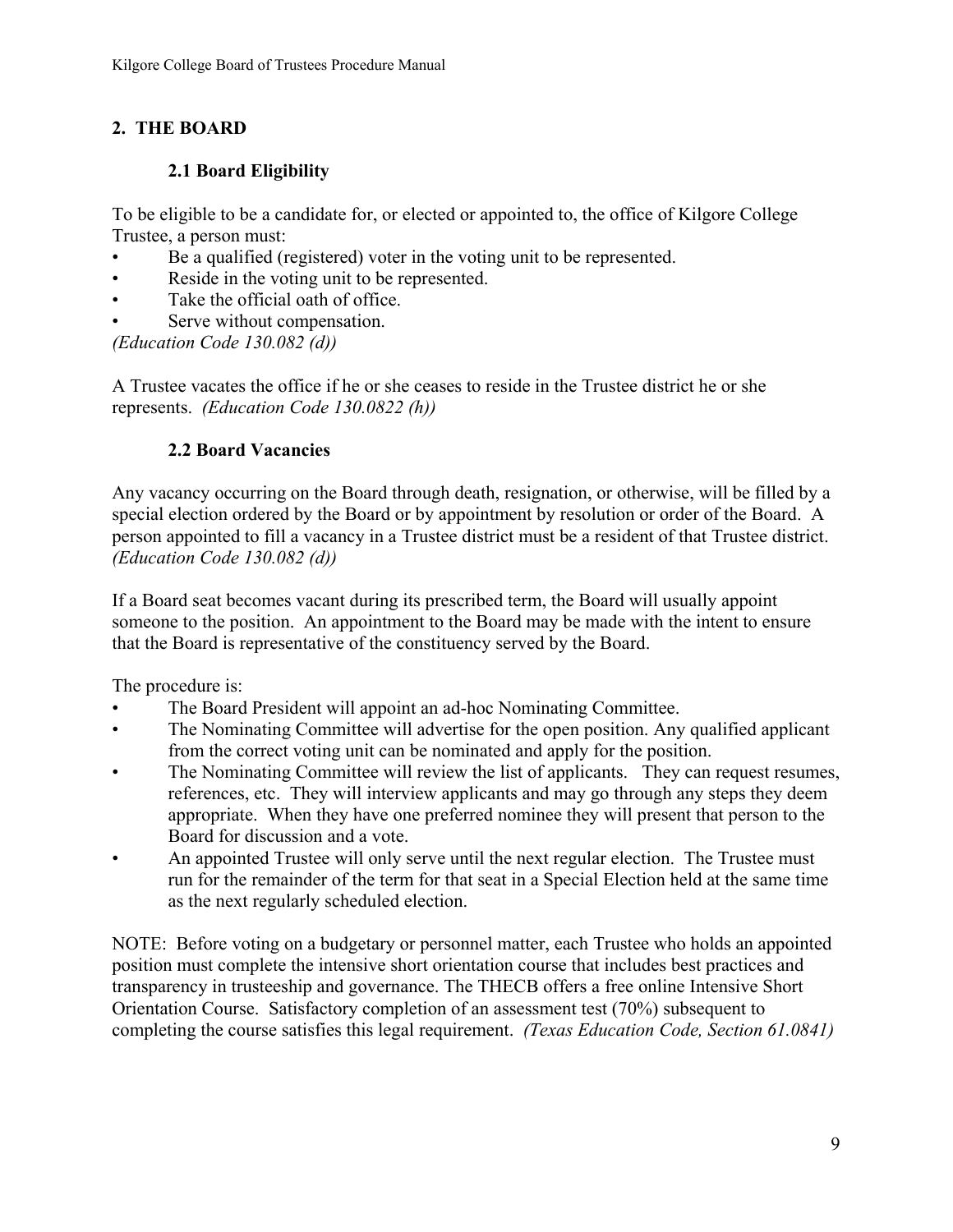Kilgore College Board of Trustees Procedure Manual

#### **2.3 Board Officers**

The Board will be authorized to elect a President, Vice-President and Secretary at the first regular meeting of the Board following the regular election of members, or at any time thereafter in order to fill a vacancy. *(Education Code 130.082 (d))*

#### **2.3.1 Board President**

The Board President will preside at all meetings of the Board of Trustees and the Executive Committee, and will appoint the members of each committee except the Executive Committee, and will serve as an ex-officio member on each committee of the Board of Trustees.

The Board President has authority to sign documents on behalf of the College or the Board as long as the document has been approved by the Board or is otherwise required to be signed on behalf of the College by the Board. If the Board President is physically absent from a board meeting or otherwise, then this authorization to sign on behalf of the College or Board is given to the Vice President and/or Secretary of the Board of Trustees and applies to any and all documents approved by the Board or is otherwise required to be signed on behalf of the College by the Board.

#### **2.3.2 Board Vice-President**

The Board Vice-President will preside at all meetings of the Board of Trustees and the Executive Committee in the absence of the Board President, and will perform all functions of the Board President during his/her absence.

#### **2.3.3 Board Secretary**

The Board Secretary will oversee the keeping and attest to the accuracy of the minutes of meetings of the Board of Trustees. The Assistant to the President will serve as the recording secretary to the Board.

#### **2.4 Election of Officers**

In April of each biennium (election year), the Kilgore College Board President will appoint a three person ad-hoc Nominating Committee to bring a slate of officers for consideration to the Board of Trustees. The Board President will designate one member of the committee to serve as the committee chair. The chair of the Nominating Committee will be responsible for scheduling meeting times/dates and securing consent from potential nominees. The Nominating Committee will present the slate of nominees to the Board of Trustees during the meeting immediately following the election date.

Once the Kilgore College Board of Trustees has received the report from the Nominating Committee at its meeting, the election of officers will then be conducted. Procedurally, the Kilgore College Board President will announce each nominee individually, by office, and ask if there are any nominations from the floor. If there are nominations from the floor, the name of that nominee(s) will be added to the slate of officers presented by the ad-hoc Nominating Committee for said Kilgore College Board Officer. After all nominations from the floor have been heard, the nominations will be closed and the Kilgore College Board President will conduct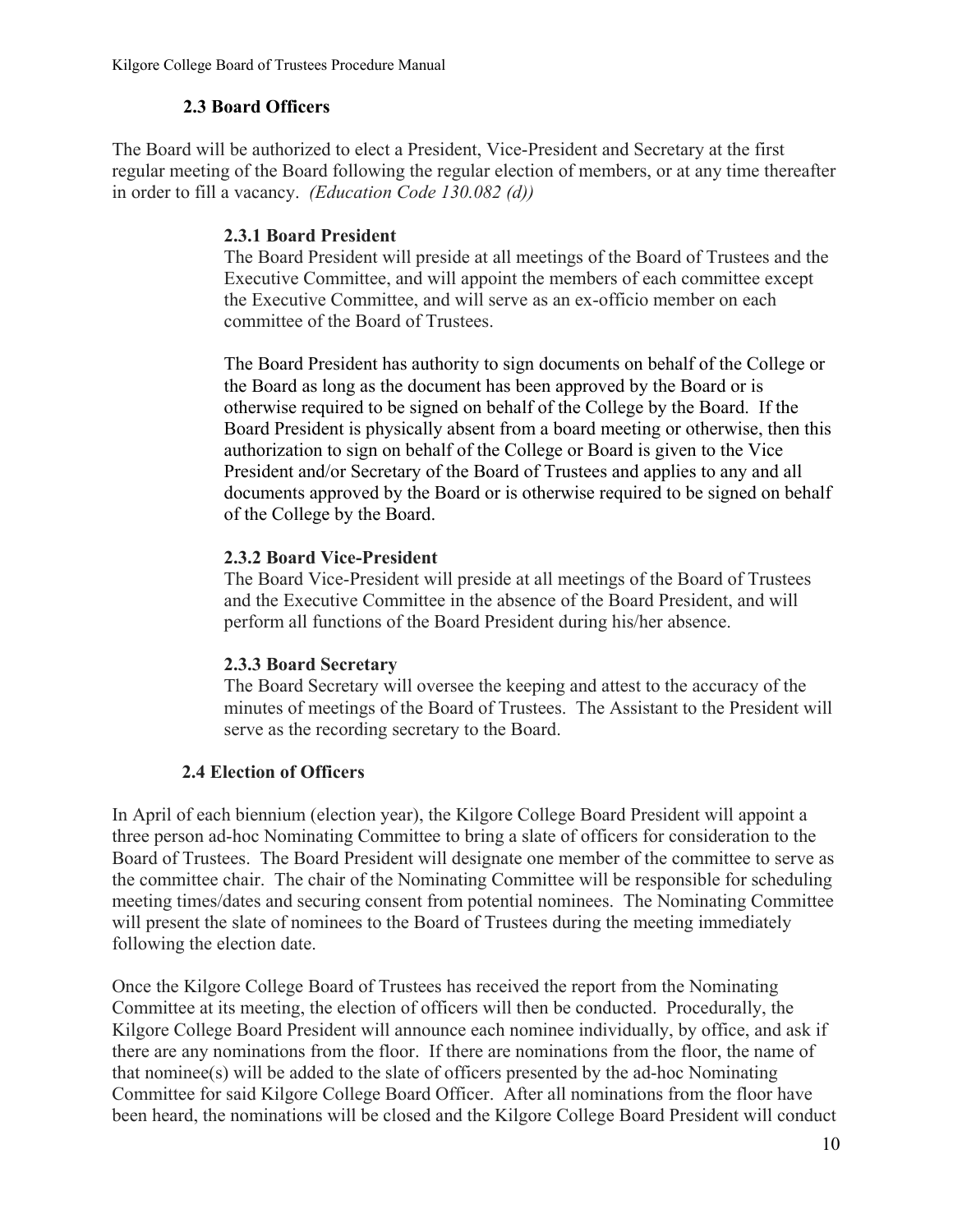the election process for that position. The Kilgore College Board President will read who the nominee(s) for the office are and request a show of hands for each nominee. The nominee with the most votes from the Board of Trustees present at the meeting and constituting a quorum will be deemed as the elected officer. In the case where two or more nominees are slated for a particular office and the vote produces a tie, the two candidates with the most votes will be immediately placed into a run-off vote for the purpose of electing one individual to the office.

After an officer has been elected, the Kilgore College Board President will continue the election of the other officers in the manner prescribed and until all officers have been elected. Each newly elected officer will serve a two-year term and automatically become a member of the Kilgore College Board of Trustees Executive Committee. Any member of the Kilgore College Board of Trustees is eligible to serve multiple terms as an elected Board officer. Upon an officer's resignation or removal from the Kilgore College Board of Trustees, the Kilgore College Board President will appoint a member to fulfill the remainder of the officer's term.

#### **2.5 Plan for Succession**

The President of the Board of Trustees will be succeeded by the Vice-President of the Board in case the President is no longer able to perform his/her duties due to resignation, sudden incapacity or death.

#### **2.6 Board Committees**

Board Committees will meet regularly. Committees meetings will be scheduled during the months of October, November, January, March, and May. Service on a committee will mean additional meetings and Trustees may be asked to serve on more than one committee.

Committees include: Executive Committee (President, Vice President and Secretary of the Board) Investment, Finance & Audit Committee Policy & Personnel Committee Property & Facilities Committee Student Success Committee Other committees may be formed as needed

Board Committees always contain less than a quorum of members so they are not subject to the Open Meetings Act and committee meetings do not need to be posted. However, if the Board of Trustees grants a Committee the authority to supervise public business, or more than a quorum of members will be participating in the meeting, then that Committee meeting must be posted. (For instance, if the Committee is authorized to finalize a contract for the Board).

#### **2.6.1 Executive Committee**

Membership of this committee is composed of the officers of the Board of Trustees. The Executive Committee meets regularly with the college President and other staff as needed to review Board agenda items and to facilitate planning, coordination, and communication with the entire Board.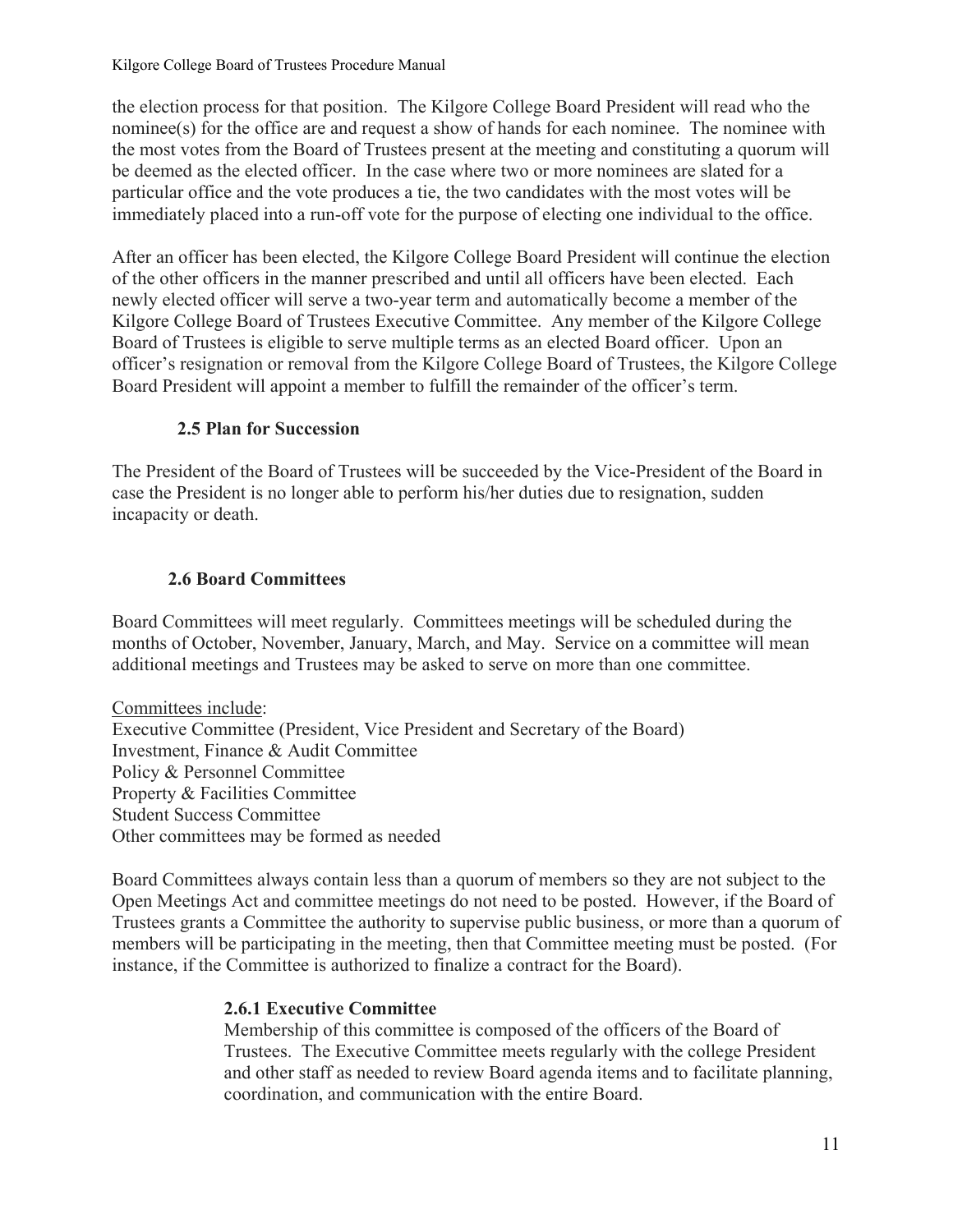#### **2.6.2 Investment, Finance & Audit Committee**

The Committee will advise the college's Board of Trustees with regard to:

- any amendments or revisions of the college's investment policy
- an investment strategy for the transition of investments
- account balances and strategic budgetary advice
- structure and findings of internal and external audits

#### **2.6.3 Policy & Personnel Committee**

The Committee will advise the college's Board of Trustees with regard to:

- proposed policy
- amendments or revisions to current college policy
- amendments or revisions to Board Bylaws and Procedure Manual
- personnel issues, including the evaluation of the college President

#### **2.6.4 Property & Facilities Committee**

The Committee will advise the college's Board of Trustees with regard to:

- available and current real estate, property and facility needs
- future direction for property and facilities
- strategic facilities planning

#### **2.6.5 Student Success Committee**

The Committee will advise the college's Board of Trustees with regard to:

- student success initiatives
- data related to student success
- Achieving the Dream and Guided Pathways Initiatives
- Institutional annual and strategic planning

#### **3. MEETINGS**

#### **3.1 Regular Meeting Structure**

Regular Board meetings are usually held on the second Monday of the month. According to State Statute, regular meetings of the Board of Trustees will be held no fewer than four times per year. The Kilgore College Board usually meets 7 times per year: September, December, February, April, June, July (Budget Workshop), and August. The Assistant to the President will forward, via email, a Trustee availability request for meetings. Trustees are asked to indicate whether they are able to attend the specified meetings. Emergency meetings are allowed as prescribed by state laws.

#### **3.2 Notice of Regular Meetings**

The place of all regular meetings of the Board will be the second floor of the Stewart McLaurin Administration Building unless the notice of the meeting indicates otherwise. The Board of Trustees will give public notice of the date, hour, place, and subject of the meeting at least 72 hours before the regularly scheduled meeting. *(Texas Government Code 551.041).* 

Notice of each meeting will be posted at the Gregg County Courthouse; in a prominent place on the first floor of the McLaurin Administration Building on the KC Campus; be provided to the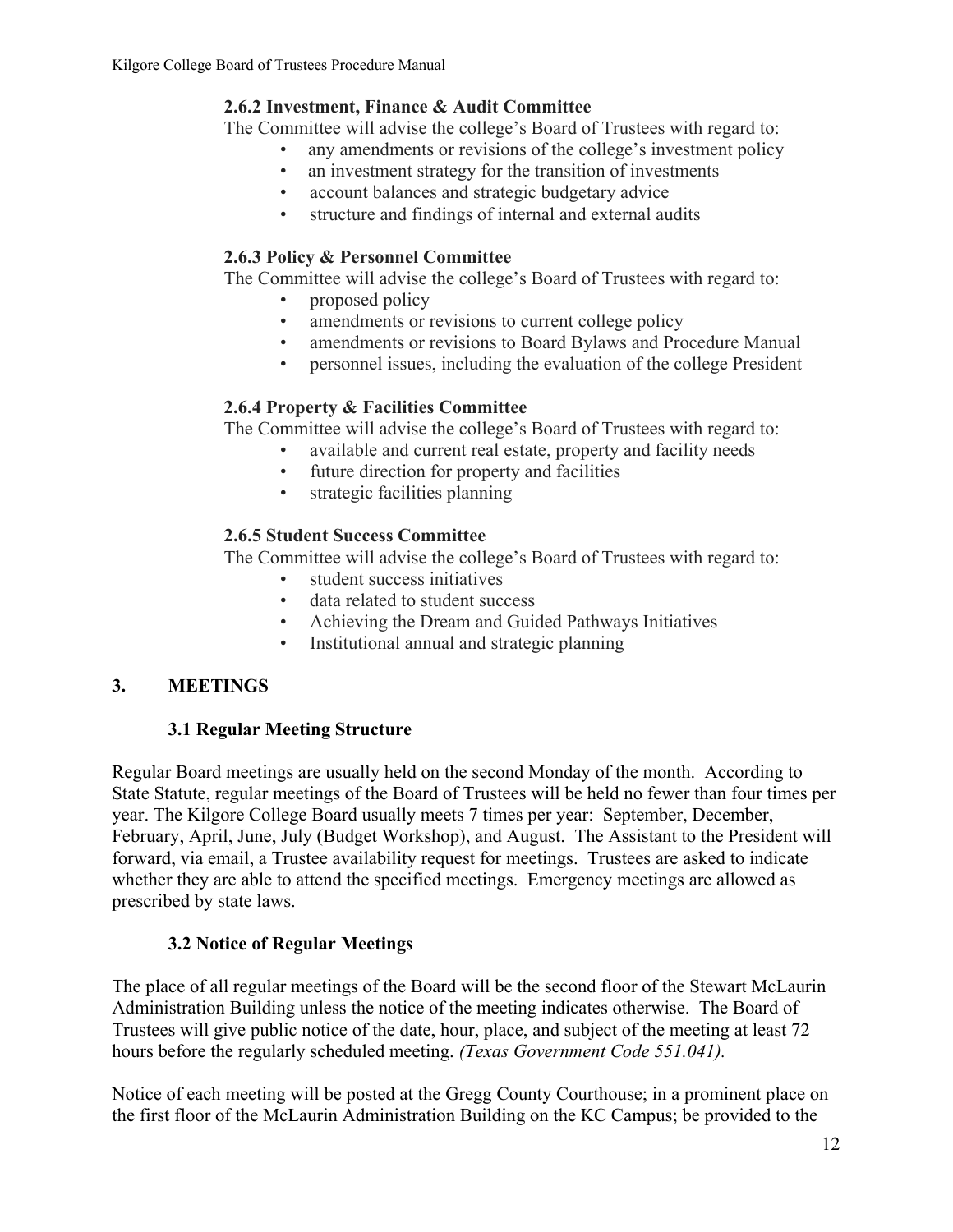general public through posting on the Kilgore College website at www.Kilgore.edu; through local media outlets including the *Flare*; and as desired at another place convenient to the public. Posting notice is mandatory, and actions taken at a meeting for which notice was posted incorrectly will be voidable. *(Texas Government Code 551.055, 551.056 and Education Code, Chapter 130).*

# **3.3 Special Meetings**

Special Board meetings are held if needed. The Assistant to the President will forward, via email, a Trustee availability request for special meetings. Trustees are asked to indicate whether they are able to attend the specified meetings.

# **3.4 Notice of Special Meetings**

The place of all special meetings of the Board will be the second floor of the Stewart McLaurin Administration Building unless the notice of the meeting indicates otherwise. The Board of Trustees will give public notice of the date, hour, place, and subject of the meeting at least 72 hours before the regularly scheduled meeting. *(Texas Government Code 551.041).* 

Notice of each meeting will be posted at the Gregg County Courthouse; in a prominent place on the first floor of the McLaurin Administration Building on the KC Campus; be provided to the general public through posting on the Kilgore College website at www.Kilgore.edu; through local media outlets including the *Flare*; and as desired at another place convenient to the public. Posting notice is mandatory, and actions taken at a meeting for which notice was posted incorrectly will be voidable. *(Texas Government Code 551.055, 551.056 and Education Code, Chapter 130).*

# **3.5 Emergency Meetings**

Emergency Meetings are allowed as prescribed by state law. Public notice of an emergency meeting must be in accordance with Texas Government Code Section 551.045. An emergency or urgent public necessity exists only if immediate action is required by the Board of Trustees because of an imminent threat to public health and safety, or a reasonably unforeseeable situation.

The Board of Trustees will clearly identify the emergency or urgent public necessity in the notice or supplemental notice. The Board of Trustees may hold a meeting by telephone conference if an emergency or urgent public necessity exists and convening at one location is difficult or impossible. The Board of Trustees determination that an emergency exists is subject to judicial review. The existence of an emergency depends on the facts in a given case.

#### **3.6 Notice of Emergency Meetings**

In an emergency or when there is an urgent public necessity, the notice of a meeting or the supplemental notice of a subject added as an item to the agenda for a meeting for which notice has been posted in accordance with Section 551.045 is sufficient if it is posted for at least two hours before the meeting is convened. Notice of emergency meetings or supplemental notice of an emergency item added to the agenda of a meeting of the Board of Trustees to address a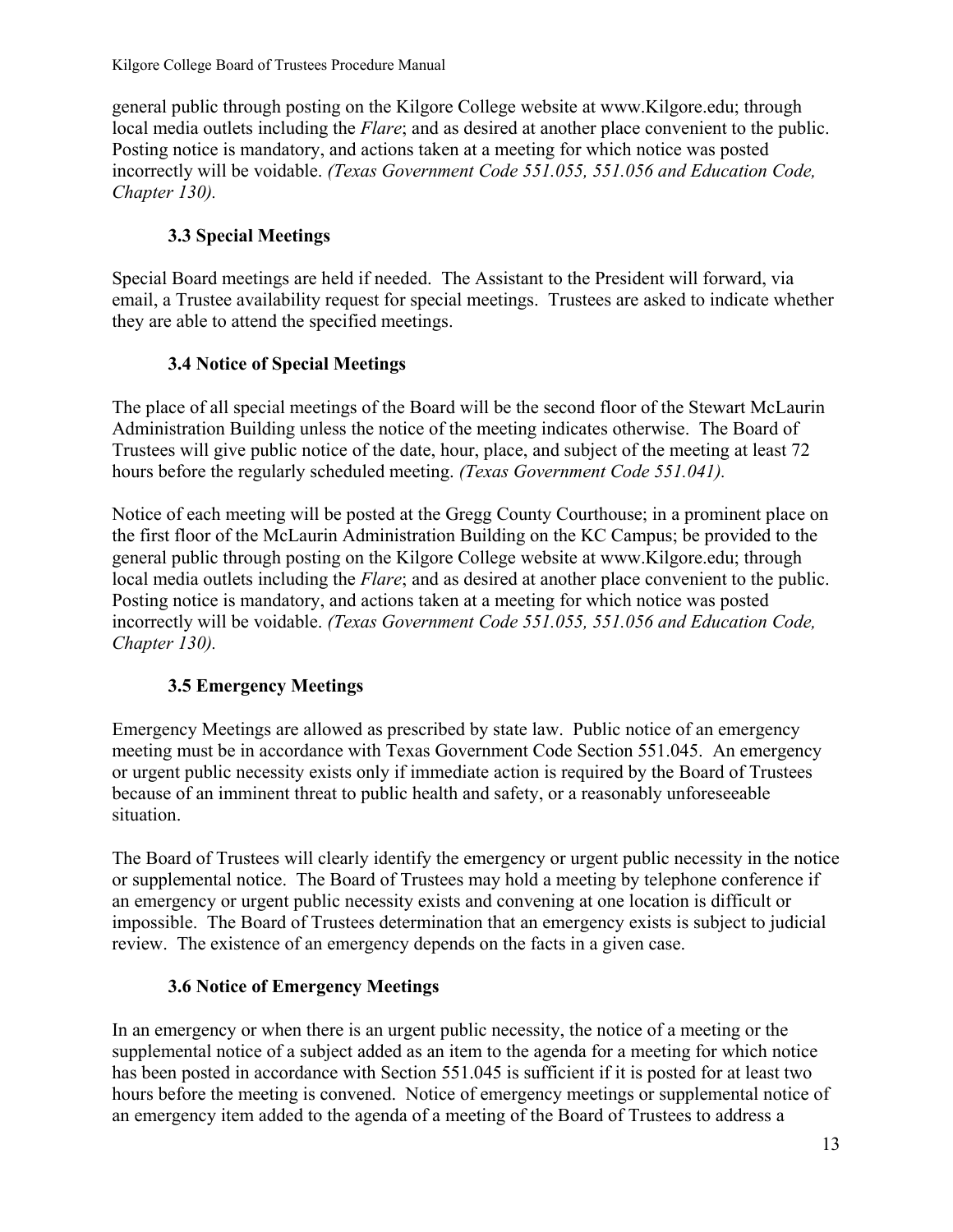situation described above must be given to members of the news media as provided by Section 551.047 not later than one hour before the meeting.

# **3.7 Quorum**

The Kilgore College Board of Trustees is a nine-member Board, serving staggered six year terms. A majority of the Board, five members of a nine-member Board, regardless of the number of vacancies, constitutes a quorum for a meeting of the Board. *(Government Code 551.001(6), 311.013(b))*

No business will be transacted without an affirmative vote of at least five members of the Board of Trustees. The President of the Board of Trustees will determine the method of voting. No proxy votes will be counted. Trustees should be aware of a "walking quorum". Trustees commit an offense if a member, or group of members, knowingly conspires to circumvent the Texas Open Meetings Act by meeting in numbers less than a quorum for the purpose of secret deliberations in violation of the Act. *(Government Code, Section 551.143)*

#### **3.8 Participation other than in Person**

The Board of Trustees will permit any, but not all, Trustees to participate in any meeting by a telephone conference call. A meeting held by a telephone conference call may be held only if a quorum of the board is physically present at the location where meetings of the board are usually held. Each part of the telephone conference call meeting that is required to be open to the public will be audible to the public at the location where the quorum is present and will be recorded. The recording will be made available to the public. The location of the meeting will provide two-way communication during the entire telephone conference call meeting, and the identification of each party to the telephone conference will be clearly stated before the party speaks. A board member who participates in a board meeting by telephone conference call but is not physically present at the location of the meeting is considered to be absent from the meeting for purposes of *Education Code, Section 130.0845*. *(Texas Government Code 551.122)*

#### **3.9 Agenda**

The official agenda is prepared by the Board President. Suggested agenda items may be submitted to the Board President with a copy to the Assistant to the President. The draft agenda will be reviewed by the college President and the Executive Committee of the Board. The college attorney will be consulted if needed. The official agenda and supporting documentation will be distributed electronically to Board members via BoardBook prior to the meeting to give Trustees ample time to consider their decisions whenever possible.

#### **3.10 Placing an Item on the Agenda**

The Executive Committee of the Board and the college President generally meet a week before a scheduled meeting to finalize the agenda. Meeting times will vary, so members are advised to consult with the President's Office for exact date and time.

The college President or the Board President may place items on the agenda for presentation to the Board.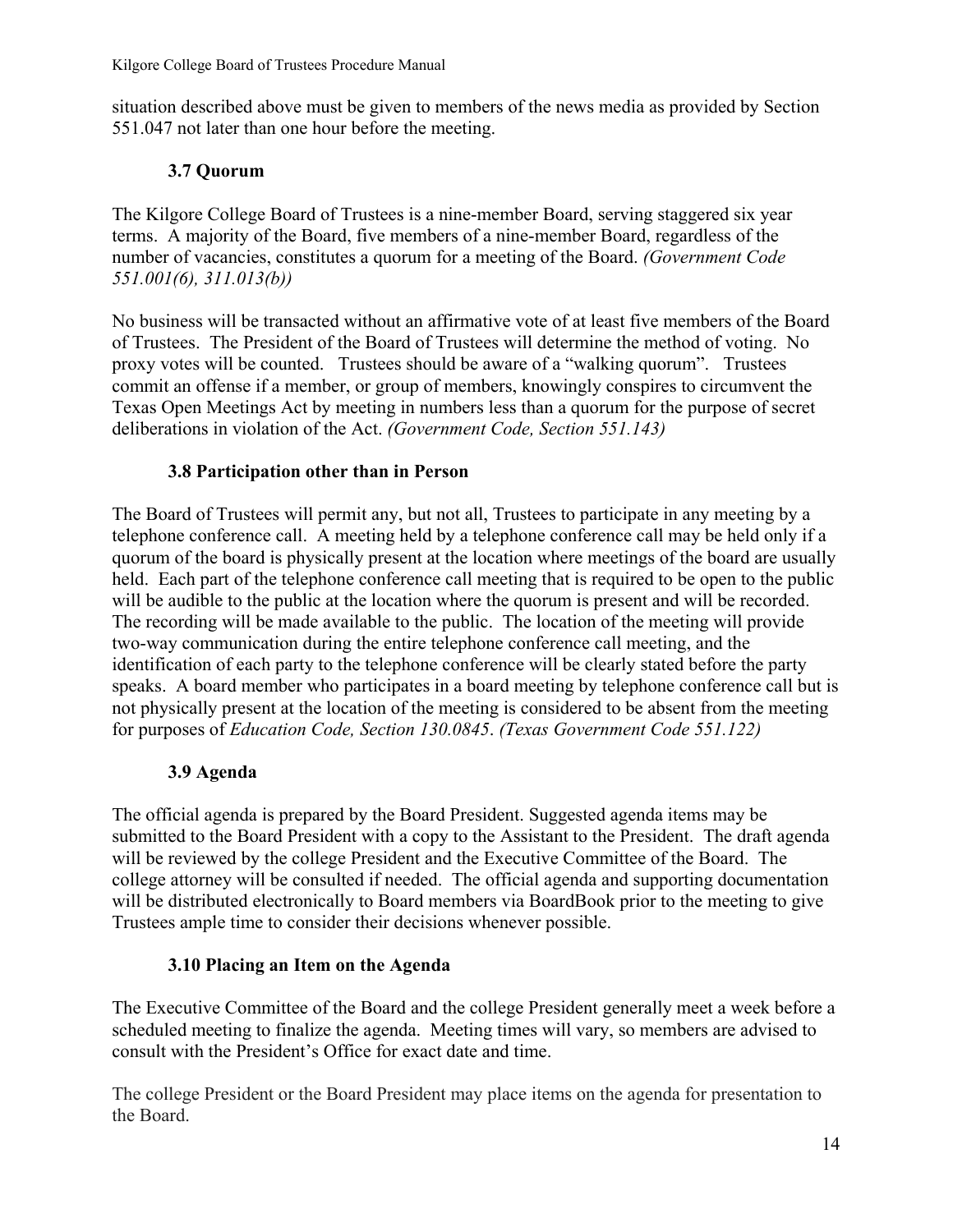Any Trustee may request to the Board President any item they wish to have considered for placement on the agenda. The Board President must be notified of the item no later than noon of the day preceding the scheduled Executive Committee Meeting. Notification must be made in writing through written correspondence or email. The Board President may work with the Trustee proposing the item and the college attorney if needed to clarify the item and to ensure the item complies with applicable laws.

The Board President will ensure that any topics the Board or individual Trustees have requested be addressed are either on that agenda or are scheduled for deliberation at a subsequent meeting to occur no later than the next regularly scheduled Board meeting.

In accordance with Texas Open Meetings laws, no Board member can place an item on the agenda less than 72 hours in advance of the meeting, except in an emergency as defined by the Texas Government Code.

#### **3.11 Open Meetings**

In accordance with the Texas Public Information Act, all meetings will be open to the public, unless consistent with the requirements of *Texas Government Code, Section 551*. *Texas Government Code, Section 551* allows the Board to exclude the public from a meeting only when a closed session is required to accomplish one of the following purposes:

- (1) Personnel matters to deliberate the appointment, employment, evaluation, reassignment, duties, discipline, or dismissal of a public officer or employee; or to hear a complaint or charge against an officer or employee. This does not apply if the officer or employee who is the subject of the deliberation or hearing requests a public hearing. *(Sec. 551.074)*
- (2) Deliberation regarding purchase, exchange, lease, or value of real property if deliberation in an open meeting would have a detrimental effect on the position of the college in negotiations with a third person. *(Sec. 551.072)*
- (3) Consult with an attorney on pending or contemplated litigation; or a settlement offer. *(Sec. 551.071)* NOTE: The Board of Trustees may use a conference call to consult with its attorney provided the attorney is not an employee of the college.
- (4) Deliberation of a negotiated contract for a prospective gift or donation to the college if deliberation in an open meeting would have a detrimental effect on the position of the college in negotiations with a third person. *(Sec. 551.073)*
- (5) Deliberation regarding the deployment, or specific occasions for implementation, of security personnel or devices; or a security audit. *(Sec. 551.076)*

#### **3.12 Citizen Comments**

During the "Public Comments" section of the Board agenda, any person planning to address the Board on an item listed on the agenda shall complete the appropriate speaker participation form, available at the Recording Secretary Table, and submit it to the Recording Secretary prior to the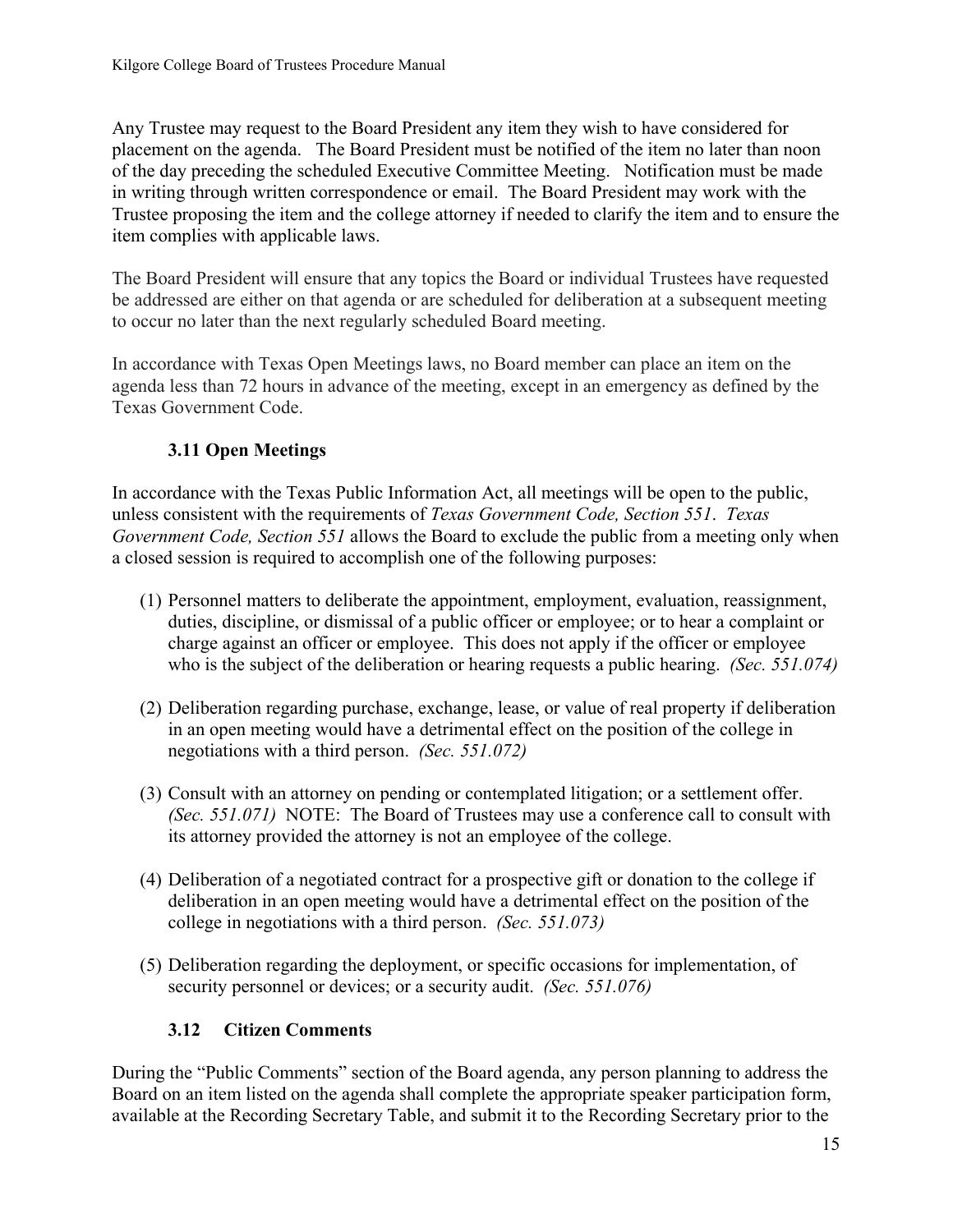beginning of the meeting. No presentation shall exceed 3 minutes. A speaker may not accrue time from another speaker. *(Government Code 551.007 per HB2840)*

If a person wants to address the Board on an item that is not on the agenda, then he/she shall complete the same speaker participation form, available at the Recording Secretary Table, and submit it to the Recording Secretary prior to the beginning of the meeting. A speaker on a nonagenda item is limited to 3 minutes. A speaker may not accrue time from another speaker. Time for each presentation on a non-agenda item may be reduced by the presiding officer if a large number of persons sign up to speak on any item. The total time allowed for speakers on nonagenda items shall be 20 minutes. Speakers on non-agenda items will be taken in the order that the forms were received.

The Board does not comment or deliberate on the "Public Comments" except as authorized by *Government Code 551.042. (Government Code 551.042)*

# **Public Comment Procedures:**

A speaker who signs up to address the Board, either on a non-agenda item or on an item listed on the agenda, shall:

- 1. Be acknowledged by the presiding officer before publicly speaking;
- 2. State his or her first and last name and the intended topic;
- 3. Address the Board only on matters relating to KC and be limited to the topic as indicated on the speaker participation form;
- 4. Be limited to speaking for no more than 3 minutes (or less if it is a non-agenda item and the presiding officer determines in his/her discretion that a time limit is necessary);
- 5. Not accrue time from another speaker;
- 6. Not use profane or vulgar language during his or her presentation;
- 7. Remain in the area designated for speaking during his or her presentation;
- 8. Any handouts from speakers or other citizens must include the name of the person or organization providing the handout and must be handed out during the speaking time.
- 9. Be allowed to address the Board before its consideration if it is an agenda item.

The presiding officer shall have the authority to suspend the speaker's time if he or she does not comply with the listed procedures.

#### **3.13 Board Dinner**

The Board dinner is a time honored tradition at Kilgore College and is a time for the Board to meet in fellowship with each other and members of the college administration. It is a time to build better working relationships that lead to a collegial working environment. Dinner is usually provided before each regular meeting at 6:00p.m. The dinner meeting is usually a social function, but it is posted on the agenda. Occasionally, there will be an educational presentation at the dinner and the subject matter will be included in the posting. Trustees will receive an email from the Assistant to the President to ascertain attendance. Please respond quickly so that plans may be made accordingly.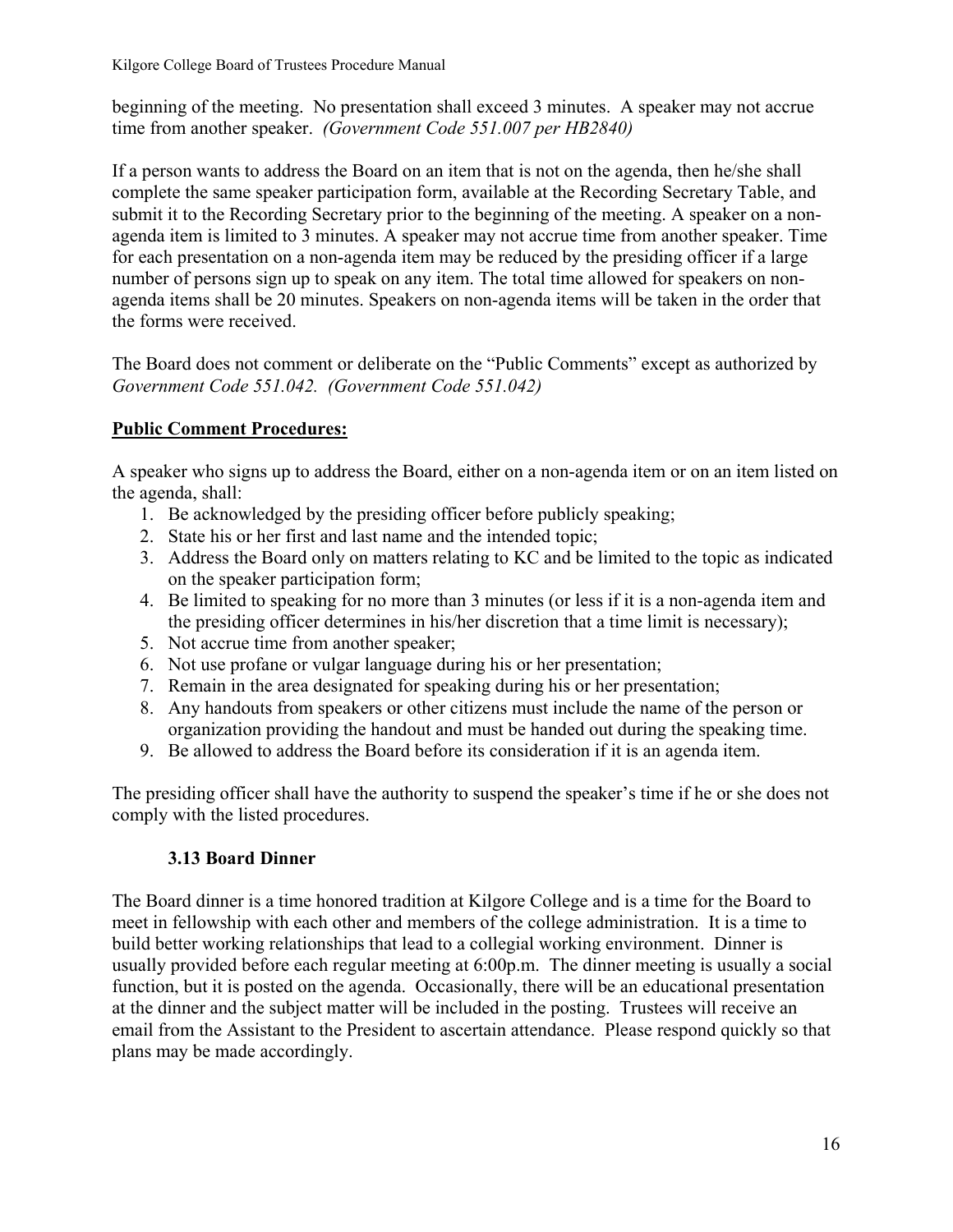Kilgore College Board of Trustees Procedure Manual

#### **4. OTHER**

#### **4.1 Board Website**

The Board website may be found at: [http://www.kilgore.edu/hr\\_board\\_trustees.asp](http://www.kilgore.edu/hr_board_trustees.asp) Trustee Information, Trustee Organization and By-Laws, Regular Meeting Dates, Meeting Agenda, Meeting Minutes and Standing Committees may be found on the website.

#### **4.2 College ID/Parking Permits**

All Trustees will be given a college ID badge and a college parking permit. These are maintained through the Kilgore College Police Department.

#### **4.3 Mileage**

Trustees will be reimbursed for attending meetings/events by personal automobile at the state approved rate. Trustees are encouraged to submit a "Reimbursement Worksheet" form on a regular basis (period: not to exceed 60 days). The Assistant to the President has the forms and will process completed forms.

#### **4.4 Travel**

Trustees may attend local, state, regional, and national conferences. Travel arrangements are coordinated by the Assistant to the President. The Assistant to the President will forward information to Trustees regarding upcoming conferences and will confirm hotel and conference registration. Trustees are required to submit a "Reimbursement Worksheet." Out-of-pocket expenses may be included on this form. Board members will be reimbursed for reasonable actual expense for meals at conferences. For reimbursement of such expenses, the Board member will submit the itemized receipt, a list of the attendees, and the purpose of the business meal. Expenses for alcoholic beverages and related gratuities will not be reimbursed. The Assistant to the President has the forms and processes receipts and completed forms.

#### **4.5 Invitations to College Events**

Trustees are encouraged to attend college special events. The Assistant to the President will inform the Trustees via email of any special college events.

#### **4.6 College Commencement Participation**

All Trustees are invited and encouraged to attend the Kilgore College commencement ceremonies. Kilgore College has a ceremony at the end of the fall, spring, and summer semesters. The Assistant to the President will provide information to the Trustees on dates and receptions.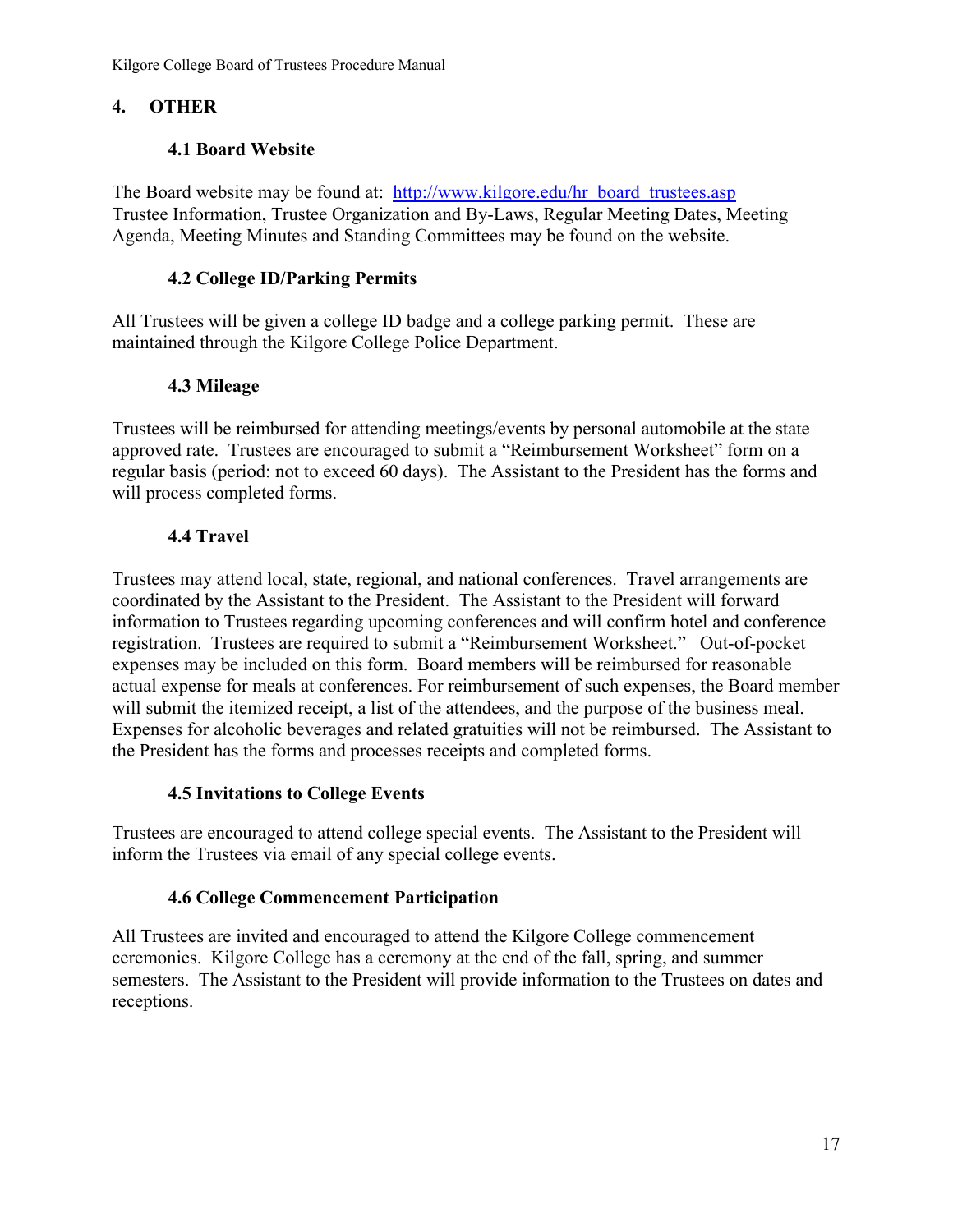#### **4.7 Media, Including the Use of Social Media, Recommendations for Trustees**

Upon being contacted by the media, Trustees are encouraged to advise and consult with the Board President and/or with the college President for assistance with an informed and accurate response.

- Determine if the issue is an "operational" matter or a "policy" matter. Trustee comments on policy matters are entirely appropriate. On operational questions, it frequently is best to refer those to the college President's office to check the status of the matter, including finding out whether or not Kilgore College is aware of the issue.
- Before getting back to the reporter, think through the points you want to make, as well as any additional potential questions the reporter might have. The college President's office or Kilgore College's Public Information office can help you work through this process.
- Keep your comments to the point, and look to reinforce key Kilgore College messages about the high quality of education offered at Kilgore College, Kilgore College's commitment to the community not only to offer a high quality of education but also to be a good steward of public trust and tax dollars, and to the openness and accountability of the college, its Trustees and administrators.
- If you feel you are being drawn into a "gotcha" or "ambush" situation, ask the reporter, again, what the story is about and consider referring the matter back to college personnel.

The Kilgore College Board of Trustees has adopted a Social Media Policy outlining rules and procedures for the use of official Kilgore College social media sites as well as private accounts of Kilgore College Trustees, Administrators, Faculty and Staff. Trustees are encouraged to acquaint themselves with the official Board Policy, specifically:

- Be aware of your association with Kilgore College when posting on social media. Your content should be consistent with the educational goals and mission of Kilgore College and should not undermine the effectiveness or the inclusiveness of the College to all individuals.
- Be sure that all postings, comments, pictures, or other content do not appear to be affiliated with or express the views of Kilgore College, and are clearly your personal views and/or speech. Do not use Kilgore College branding or logos in your personal online posts without prior express written authorization. The only exception being that all members of the College community are encouraged to include on their personal social media any official Kilgore College message originally communicated via an official KC social media platform.

#### **4.8 Changes to the Kilgore College Board of Trustees Procedure Manual**

All changes to this manual must be presented to and approved by the Board during a regularly scheduled meeting.